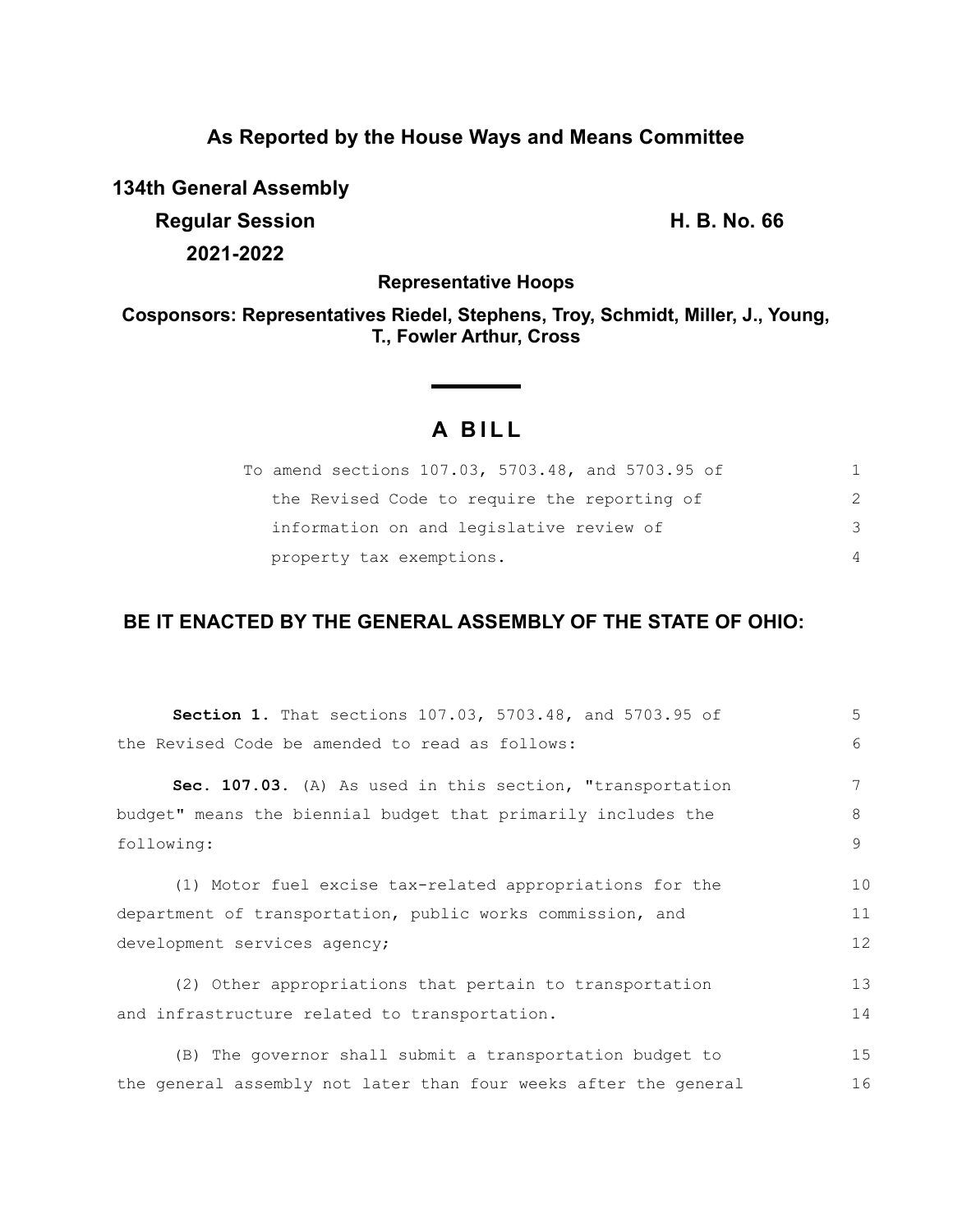#### **H. B. No. 66 Page 2 As Reported by the House Ways and Means Committee**

assembly's organization.

(C) The governor shall submit to the general assembly, not later than four weeks after its organization, a state budget containing a complete financial plan for the ensuing fiscal biennium, excluding items of revenue and expenditure described in section 126.022 of the Revised Code. However, in years of a new governor's inauguration, this budget shall be submitted not later than the fifteenth day of March.

(D) In years of a new governor's inauguration, only the new governor shall submit a budget to the general assembly. In addition to other things required by law, each of the governor's budgets shall contain:

(1) A general budget summary by function and agency setting forth the proposed total expenses from each and all funds and the anticipated resources for meeting such expenses; such resources to include any available balances in the several funds at the beginning of the biennium and a classification by totals of all revenue receipts estimated to accrue during the biennium under existing law and proposed legislation.

(2) A detailed statement showing the amounts recommended to be appropriated from each fund for each fiscal year of the biennium for current expenses, including, but not limited to, personal services, supplies and materials, equipment, subsidies and revenue distribution, merchandise for resale, transfers, and nonexpense disbursements, obligations, interest on debt, and retirement of debt, and for the biennium for capital outlay, to the respective departments, offices, institutions, as defined in section 121.01 of the Revised Code, and all other public purposes; and, in comparative form, the actual expenses by source of funds during each fiscal year of the previous two 36 37 38 39 40 41 42 43 44 45 46

17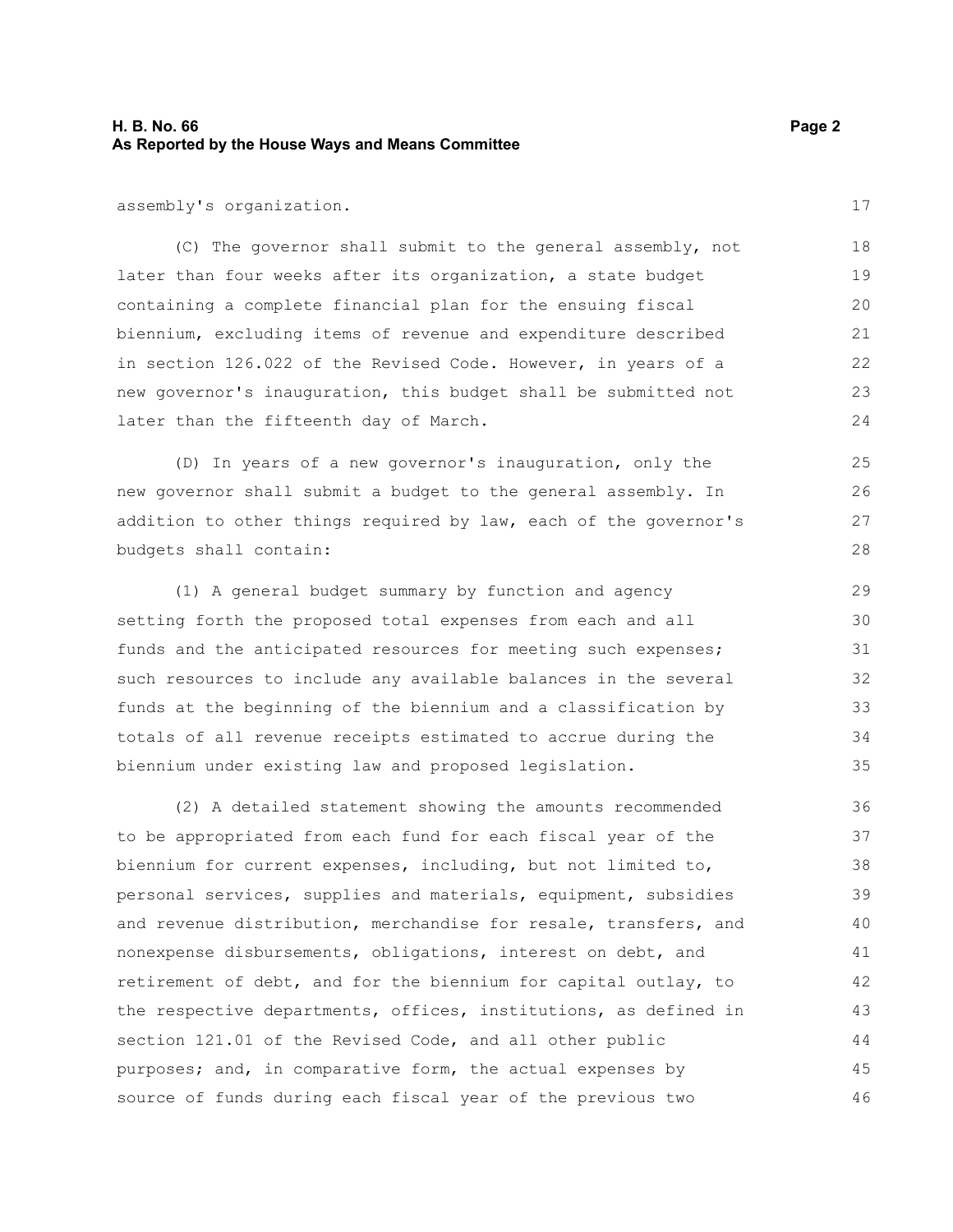#### **H. B. No. 66 Page 3 As Reported by the House Ways and Means Committee**

bienniums for each such purpose. No alterations shall be made in the requests for the legislative and judicial branches of the state filed with the director of budget and management under section 126.02 of the Revised Code. If any amount of federal money is recommended to be appropriated or has been expended for a purpose for which state money also is recommended to be appropriated or has been expended, the amounts of federal money and state money involved shall be separately identified. 47 48 49 50 51 52 53 54

(3) A detailed estimate of the revenue receipts in each fund from each source under existing laws during each year of the biennium; and, in comparative form, actual revenue receipts in each fund from each source for each year of the two previous bienniums;

(4) The estimated cash balance in each fund at the beginning of the biennium covered by the budget; the estimated liabilities outstanding against each such balance; and the estimated net balance remaining and available for new appropriations;

(5) A detailed estimate of the additional revenue receipts in each fund from each source under proposed legislation, if enacted, during each year of the biennium;

(6) A description of each tax expenditure; a detailedestimate of the amount of revenues not available to the generalrevenue fund under existing laws during each fiscal year of the biennium covered by the budget due to the operation of each tax expenditure; and, in comparative form, the amount of revenue not available to the general revenue fund during each fiscal year of the immediately preceding biennium due to the operation of each tax expenditure. The most recent report prepared by the department of taxation pursuant to under section 5703.48 of the 68 69 70 71 72 73 74 75 76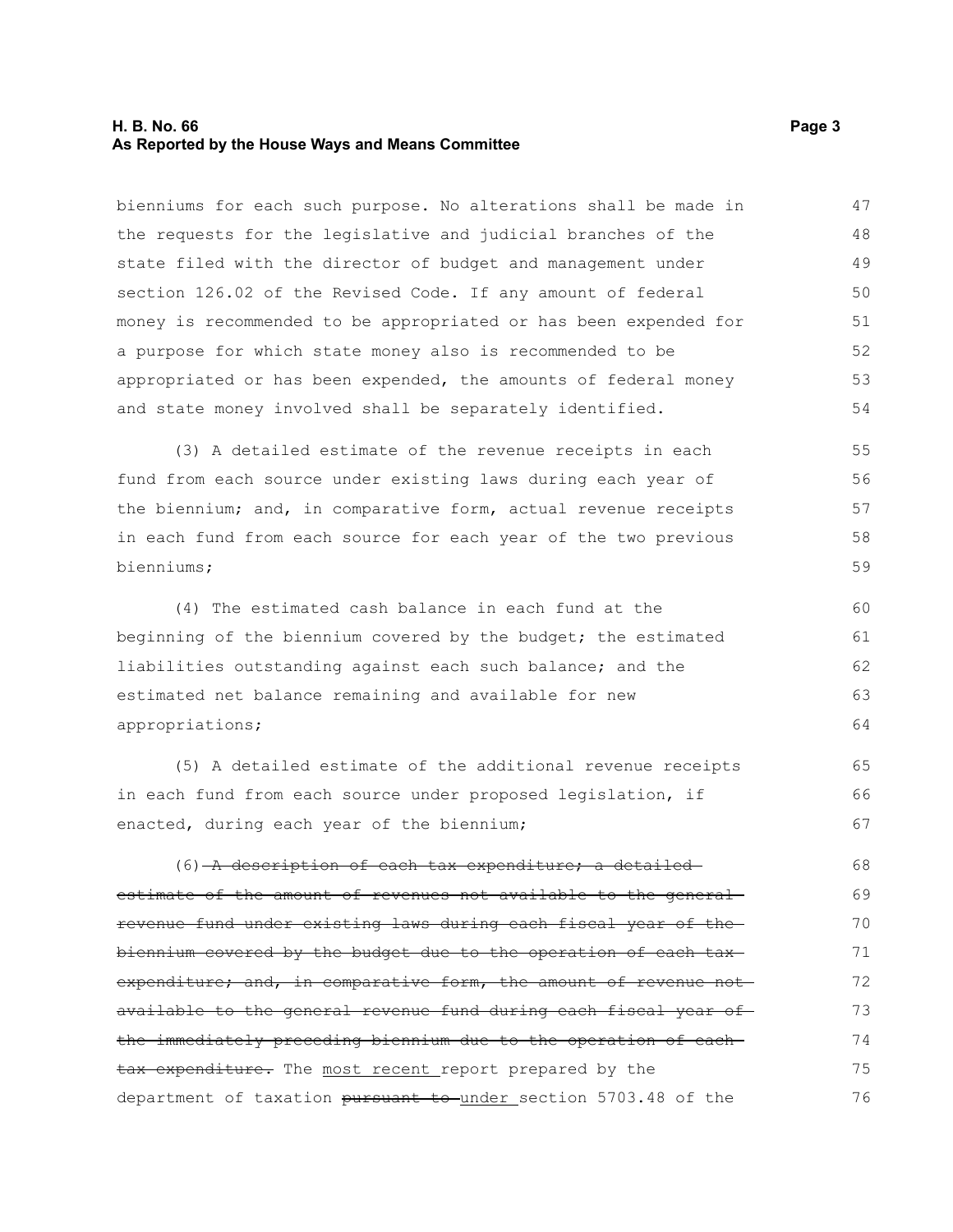#### **H. B. No. 66 Page 4 As Reported by the House Ways and Means Committee**

| Revised Code, which shall be submitted to the general assembly       | 77  |
|----------------------------------------------------------------------|-----|
| as an appendix to the governor's budget <del>. As used in this</del> | 78  |
| division, "tax expenditure" has the same meaning as in section-      | 79  |
| 5703.48 of the Revised Code.;                                        | 80  |
| (7) The most recent report prepared by the tax expenditure           | 81  |
| review committee under division (F) of section 5703.95 of the        | 82  |
| Revised Code, which shall be submitted to the general assembly       | 83  |
| as an appendix to the governor's budget.                             | 84  |
| Sec. 5703.48. (A) As used in this section-and section-               | 85  |
| 107.03 of the Revised Code, "tax:                                    | 86  |
| (1) "Tax expenditure" means a tax provision in the Revised           | 87  |
| Code that exempts, either in whole or in part, certain persons,      | 88  |
| income, goods, services, or property from the effect of taxes        | 89  |
| levied by the state, including, but not limited to, tax              | 90  |
| deductions, exemptions, deferrals, exclusions, allowances,           | 91  |
| credits, reimbursements, and preferential tax rates, provided        | 92  |
| all of the following apply to the provision:                         | 93  |
| $(1)$ (a) The provision reduces, or has the potential to             | 94  |
| reduce, revenue to the general revenue fund;                         | 95  |
| $(2)$ (b) The persons, income, goods, services, or property          | 96  |
| exempted by the provision would have been part of a defined tax      | 97  |
| base;                                                                | 98  |
| $(3)$ (c) The persons, income, goods, services, or property          | 99  |
| exempted by the provision are not subject to an alternate tax        | 100 |
| levied by the state;                                                 | 101 |
| $(4)$ $(d)$ The provision is subject to modification or repeal       | 102 |
| by an act of the general assembly.                                   | 103 |
| (2) "Property tax exemption" means a provision in the                | 104 |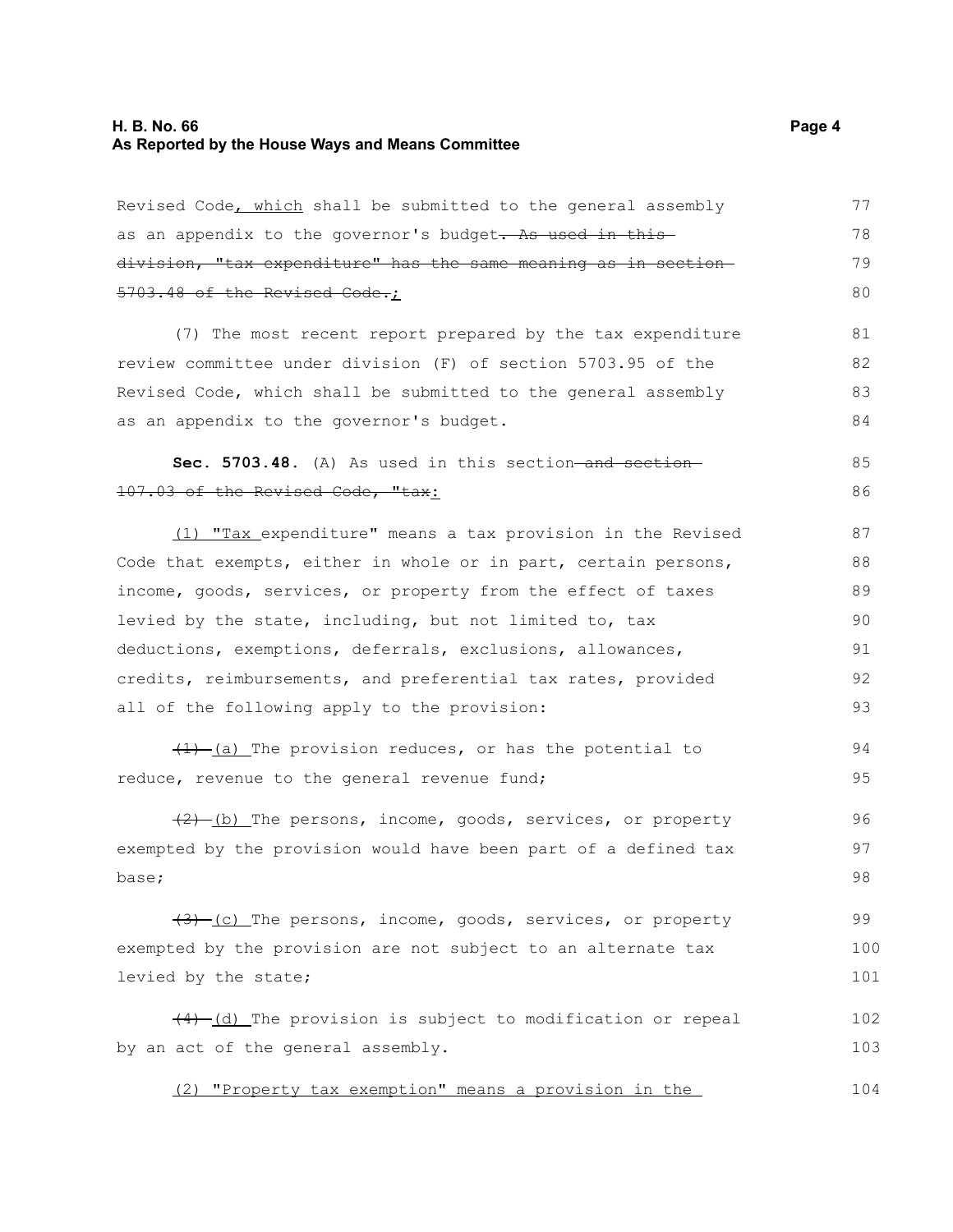### **H. B. No. 66 Page 5 As Reported by the House Ways and Means Committee**

| Revised Code that exempts or authorizes a subdivision to exempt  | 105 |
|------------------------------------------------------------------|-----|
| from taxation all or a portion of the value of real property, as | 106 |
| reported on forms otherwise prescribed by the tax commissioner   | 107 |
| and as categorized by the tax commissioner for purposes of this  | 108 |
| <u>section as:</u>                                               | 109 |
| (a) Charitable and public worship;                               | 110 |
| (b) Public and educational;                                      | 111 |
| (c) Local economic development;                                  | 112 |
| (d) Other exemptions.                                            | 113 |
| (B) The department of taxation shall prepare and submit to       | 114 |
| the governor not later than the first day of November in each    | 115 |
| even-numbered year a report describing the effect of containing  | 116 |
| certain information about tax expenditures-on the general        | 117 |
| revenue fund_and property tax exemptions. The report shall       | 118 |
| contain-a each of the following:                                 | 119 |
| (1) A description of each existing tax expenditure under-        | 120 |
| existing laws and, in and property tax exemption;                | 121 |
| (2) In comparative form, a detailed estimate of the              | 122 |
| approximate amount of revenue not available to the state general | 123 |
| revenue fund in each fiscal year of the current and ensuing      | 124 |
| fiscal bienniums as a result of the operation of each tax        | 125 |
| expenditure <u>;</u>                                             | 126 |
| (3) The aggregate true value of real property exempted in        | 127 |
| this state for the preceding tax year as the result of the       | 128 |
| operation of each property tax exemption;                        | 129 |
| (4) The amount of revenue paid from the general revenue          | 130 |
| fund in the preceding calendar year to reimburse subdivisions    | 131 |
| for each property tax exemption for which such reimbursement is  | 132 |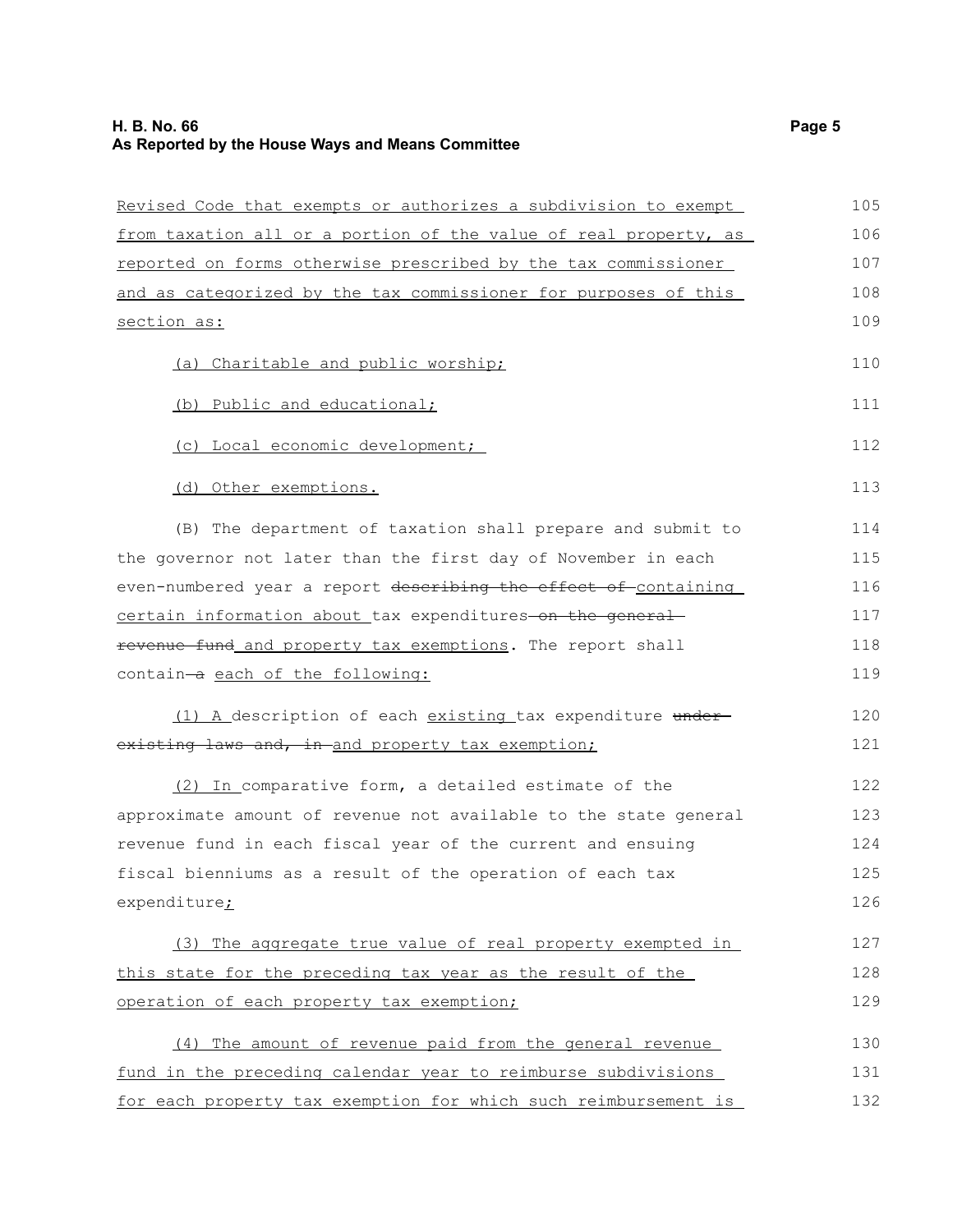#### **H. B. No. 66 Page 6 As Reported by the House Ways and Means Committee**

| required. The                                                            |
|--------------------------------------------------------------------------|
| The report shall be prepared in such a manner as to                      |
| facilitate the inclusion of the information provided by the              |
| report in the governor's budget.                                         |
| Sec. 5703.95. (A) As used in this section, "tax                          |
|                                                                          |
| expenditure" <del>-has</del> -and "property tax exemption" have the same |
| meaning meanings as in section 5703.48 of the Revised Code.              |

committee, consisting of seven members, composed of the following: (1) Three members of the house of representatives 141 142 143

appointed by the speaker of the house of representatives in consultation with the minority leader of the house of representatives. Members described in division (B)(1) of this section shall not all be members of the same party and should be members of the house of representatives committee that deals primarily with tax legislation; 144 145 146 147 148 149

(2) Three members of the senate appointed by the president of the senate in consultation with the minority leader of the senate. Members described in division (B)(2) of this section shall not all be members of the same party and should be members of the senate committee that deals primarily with tax legislation; 150 151 152 153 154 155

(3) The tax commissioner or the tax commissioner's designee. The member described in division (B)(3) of this section shall be a nonvoting member. 156 157 158

The speaker of the house of representatives and the president of the senate shall make initial appointments to the committee not later than thirty days after March 21, 2017. 159 160 161

133

134 135 136

137 138 139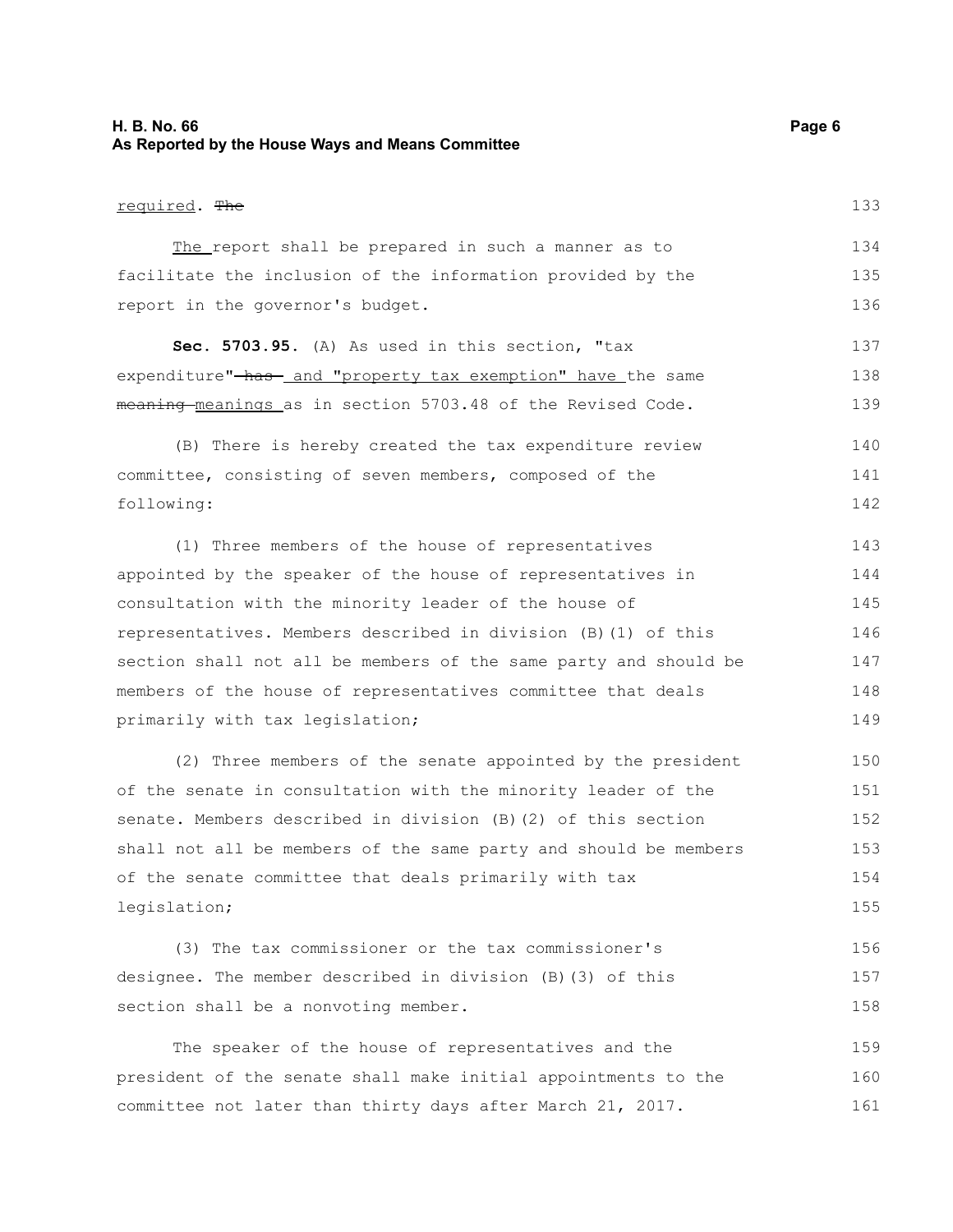#### **H. B. No. 66 Page 7 As Reported by the House Ways and Means Committee**

Thereafter, the terms of the office for appointed members shall be the same as the term of each general assembly. Members may be reappointed, provided the member continues to meet all other eligibility requirements. Vacancies shall be filled in the manner provided for original appointments. Any member appointed to fill a vacancy before the expiration of the term for which the predecessor was appointed shall hold office as a member for the remainder of that term. Appointed members of the committee serve at the pleasure of the member's appointing authority and may be removed only by the appointing authority. 162 163 164 165 166 167 168 169 170 171

(C) The tax expenditure review committee shall hold its first meeting within ninety days after March 21, 2017. At the first meeting, the members shall elect a chairperson, who shall be one of the members described in division (B)(1) or (2) of this section. Thereafter, the committee shall meet at least once during the first year of each fiscal biennium to review existing tax expenditures and property tax exemptions pursuant to division (D) of this section, provided the committee shall hold, for any such expenditure and exemption, at least one meeting at which a person may present to the committee evidence or testimony related to that expenditure or exemption. Any person may submit to the chairperson a request that the committee meet to accept evidence or testimony on a tax expenditure or property tax exemption. The committee is a public body for the purposes of section 121.22 of the Revised Code. 172 173 174 175 176 177 178 179 180 181 182 183 184 185 186

The chairperson of the committee shall serve until the thirty-first day of December of each even-numbered year. Thereafter, members shall elect a new chairperson. If the preceding chairperson was a member described in division (B)(1) of this section, the new chairperson shall be a member described in division (B)(2) of this section. If the preceding chairperson 187 188 189 190 191 192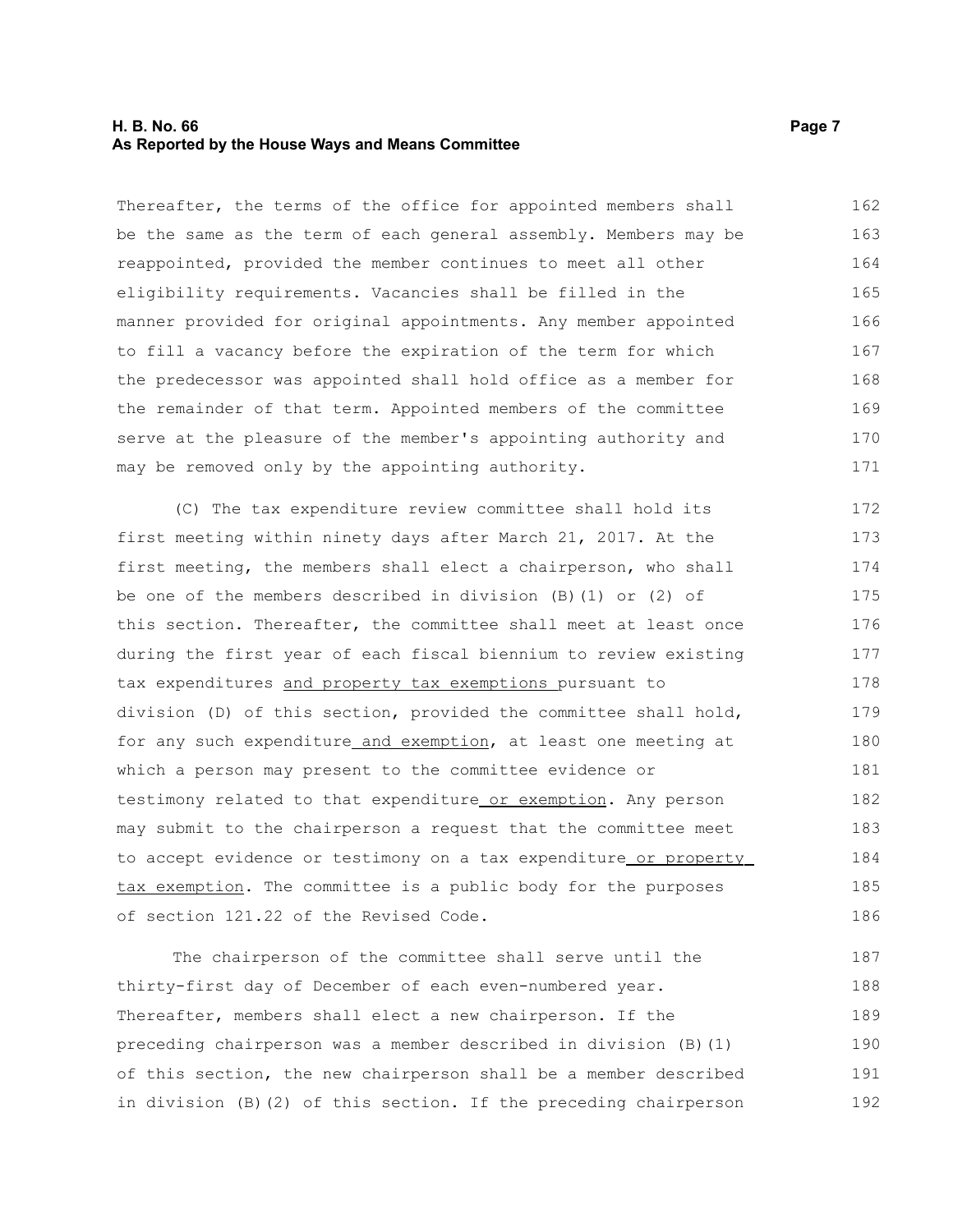#### **H. B. No. 66 Page 8 As Reported by the House Ways and Means Committee**

was a member described in division (B)(2) of this section, the new chairperson shall be a member described in division (B)(1) of this section. 193 194 195

A vacancy on the committee does not impair the right of the other members to exercise all the functions of the committee. The presence of a majority of the voting members of the committee constitutes a quorum for the conduct of business of the committee. The concurrence of at least a majority of the voting members of the committee is necessary for any action to be taken by the committee.

Upon the committee's request, a county auditor or county treasurer or the department of taxation, development services agency, office of budget and management, or other state agency shall provide any information in its possession that the committee requires to perform its duties.

The staff of the legislative service commission shall assist the committee as directed by the committee. 208 209

(D) The committee shall establish a schedule for review for each tax expenditure and each property tax exemption so that each expenditure and exemption is reviewed at least once every eight years. The schedule may provide for the review of each tax expenditure and exemption in the order the expenditures and exemptions were enacted or modified, beginning with the least recently enacted or modified tax-expenditure or exemption. Alternatively, the review schedule may group tax expenditures and property tax exemptions by the individuals or industries benefiting from the expendituresexpenditure or exemption, the objectives of each expenditure or exemption, or the policy rationale of each expenditure or exemption. In its review, the committee shall make recommendations as to whether each tax 210 211 212 213 214 215 216 217 218 219 220 221 222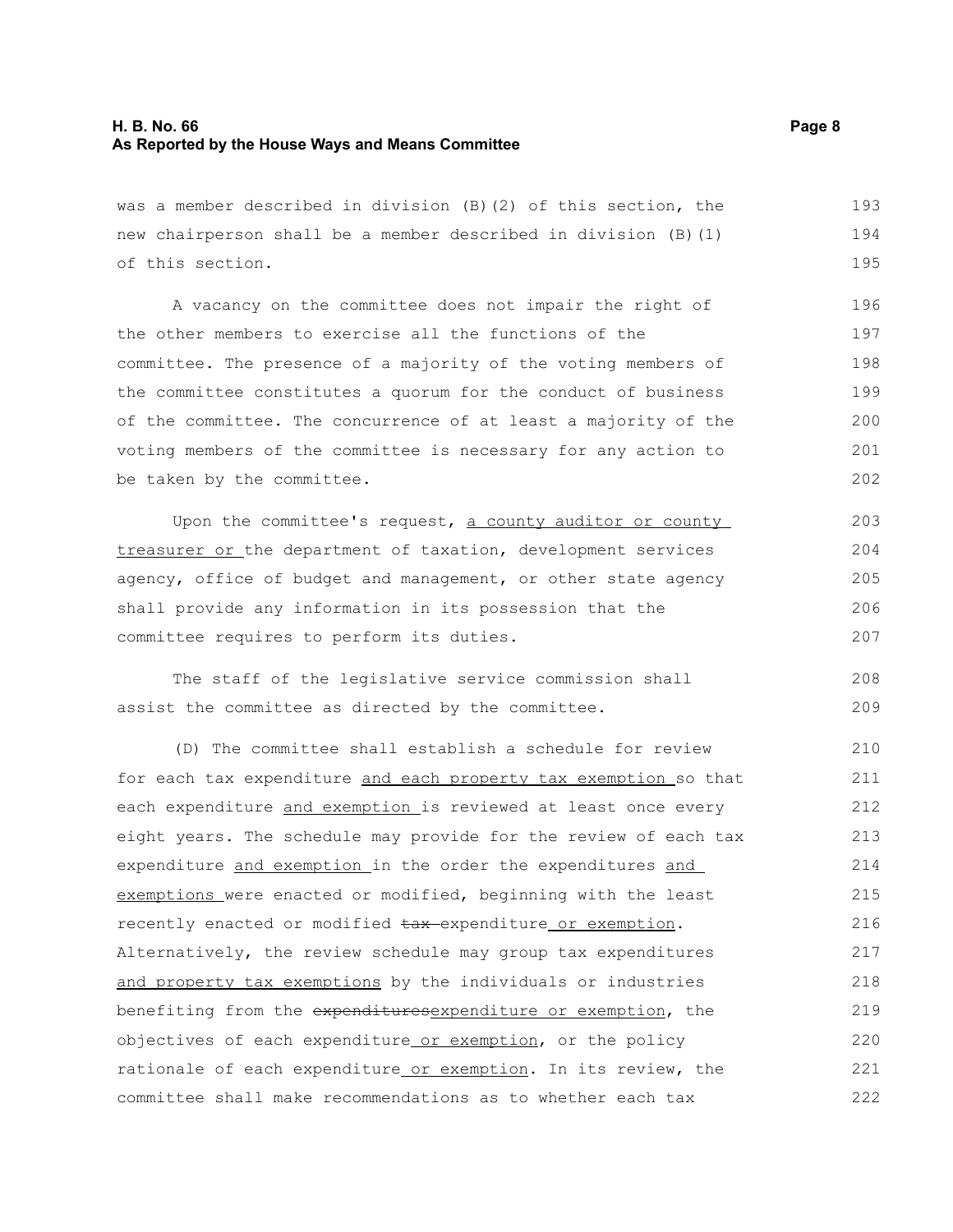#### **H. B. No. 66 Page 9 As Reported by the House Ways and Means Committee**

expenditure and property tax exemption should be continued without modification, modified, scheduled for further review at a future date to consider repealing the expenditure or exemption, or repealed outright. For each expenditure and exemption reviewed, the committee may recommend accountability standards for the future review of the expenditure or exemption. The committee may consider, when reviewing a tax expenditure or property tax exemption, any of the relevant factors described in division (E) of this section. 223 224 225 226 227 228 229 230 231

(E) In conducting reviews pursuant to division (D) of this section, the committee may consider the following factors: 232

(1) The number and classes of persons, organizations, businesses, or types of industries that would receive the direct benefit or consequences of the tax expenditure or property tax exemption;

(2) The fiscal impact of the tax expenditure or property tax exemption on state and local taxing authorities and subdivisions, including any past fiscal effects and expected future fiscal impacts of the tax-expenditure or exemption in the following eight-year period; 238 239 240 241 242

(3) Public policy objectives that might support the tax expenditure or property tax exemption. In researching such objectives, the committee may consider the expenditure's or exemption's legislative history, the tax-expenditure's or exemption's sponsor's intent in proposing the tax expenditure or exemption, or the extent to which the  $\frac{1}{2}$  tax-expenditure or exemption encourages or would encourage business growth or relocation into the state, promotes or would promote growth or retention of high-wage jobs in the state, or aids or would aid community stabilization. 243 244 245 246 247 248 249 250 251 252

233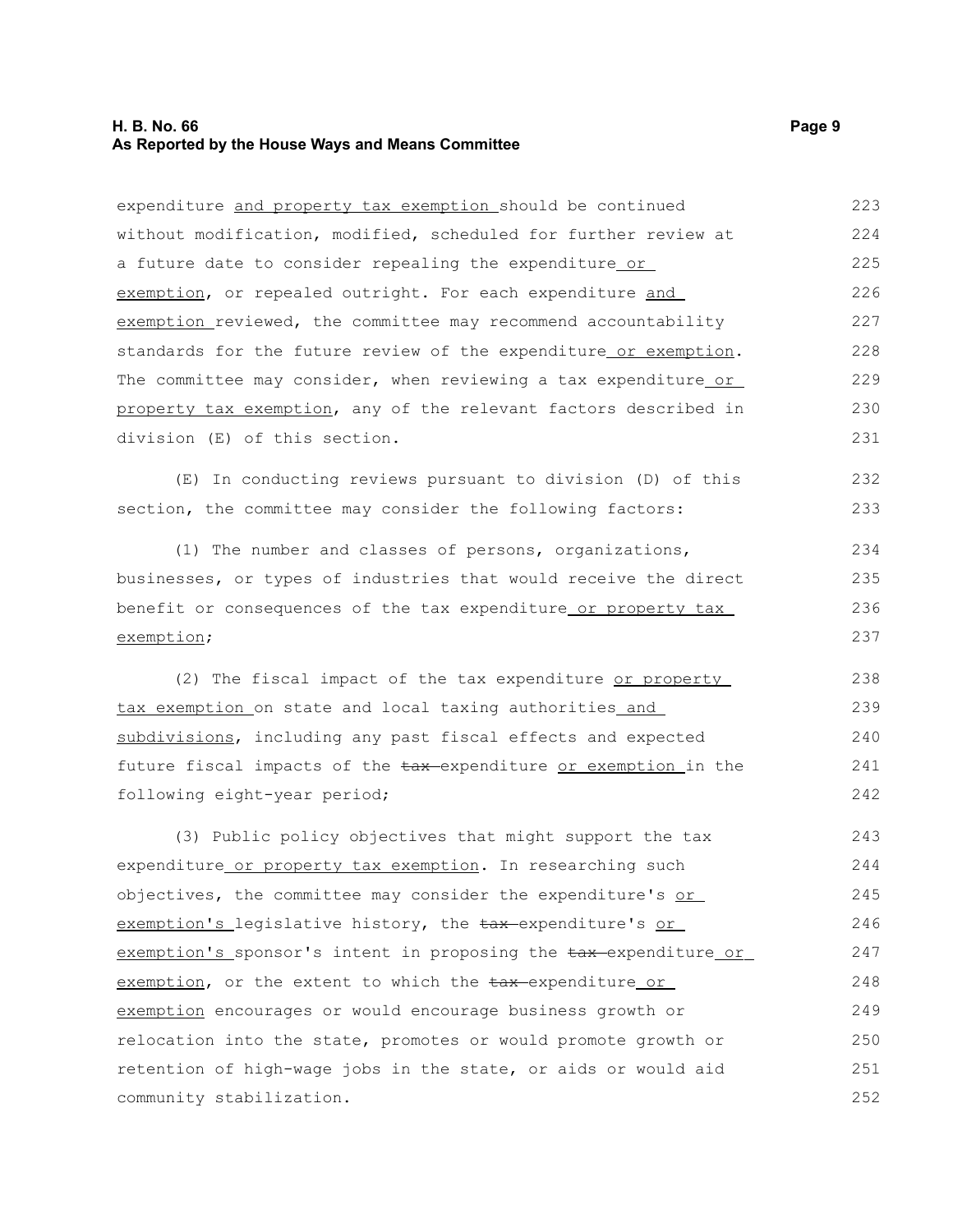#### **H. B. No. 66 Page 10 As Reported by the House Ways and Means Committee**

(4) Whether the tax expenditure or property tax exemption successfully accomplishes any of the objectives identified in division (E)(3) of this section; (5) Whether the objectives identified in division (E)(3) of this section would or could have been accomplished successfully in the absence of the tax expenditure or property tax exemption or with less cost to the state or local governments; (6) Whether the objectives identified in division (E)(3) of this section could have been accomplished successfully through a program that requires legislative appropriations for funding; (7) The extent to which the tax expenditure or property tax exemption may provide unintended benefits to an individual, organization, or industry other than those the general assembly or sponsor intended or creates an unfair competitive advantage for its recipient with respect to other businesses in the state; (8) The extent to which terminating the tax expenditure or property tax exemption may have negative effects on taxpayers that currently benefit from the tax expenditure; (9) The extent to which terminating the tax expenditure or property tax exemption may have negative or positive effects on the state's employment and economy; 253 254 255 256 257 258 259 260 261 262 263 264 265 266 267 268 269 270 271 272 273 274 275

(10) The feasibility of modifying the tax expenditure or property tax exemption to provide for adjustment or recapture of the proceeds of the tax-expenditure or exemption if the objectives of the tax expenditure or exemption are not fulfilled by the recipient of the  $\frac{1}{2}$  expenditure or exemption. 276 277 278 279 280

(F) The committee shall prepare a report of its